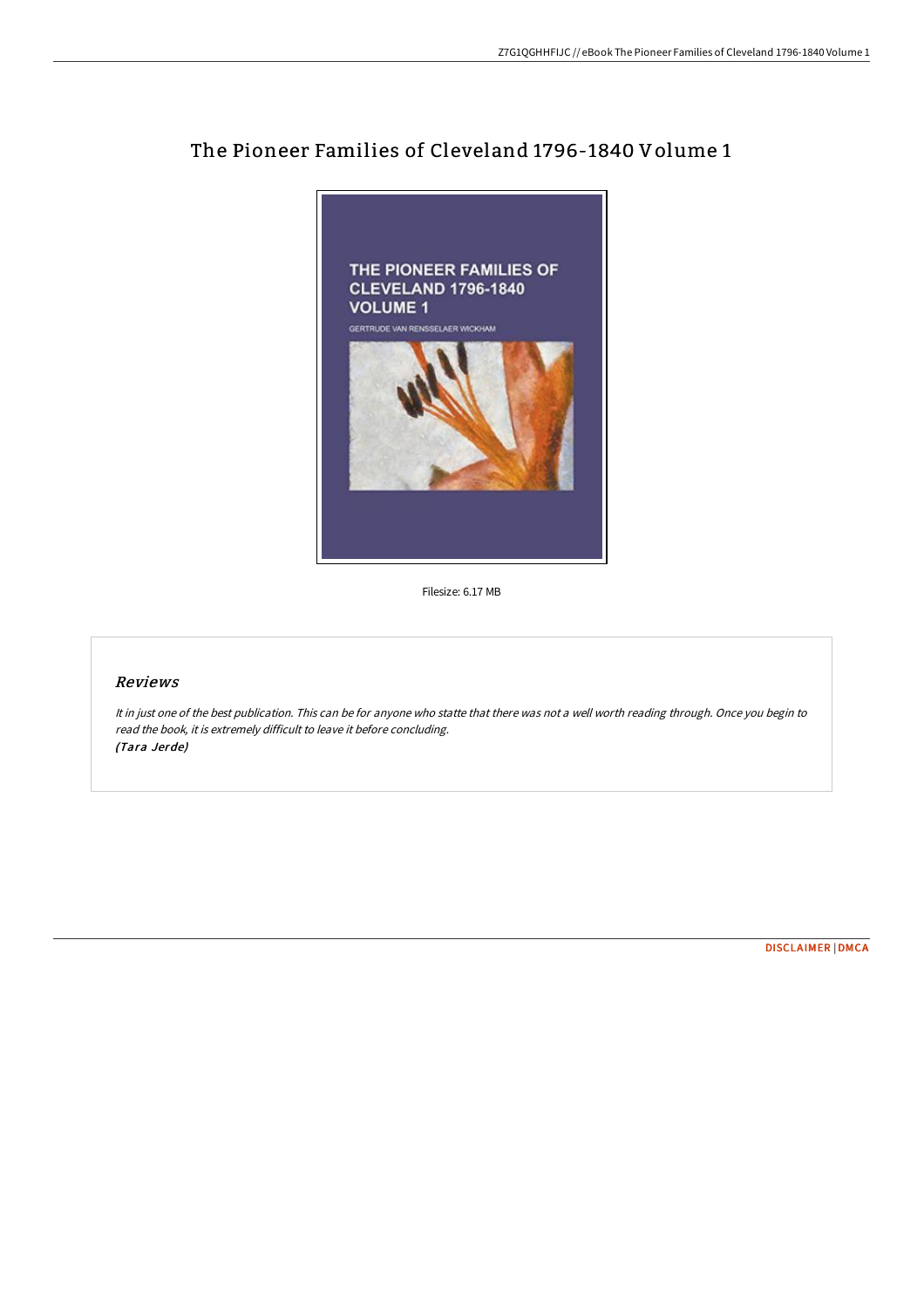## THE PIONEER FAMILIES OF CLEVELAND 1796-1840 VOLUME 1



To get The Pioneer Families of Cleveland 1796-1840 Volume 1 PDF, remember to click the button beneath and download the file or gain access to other information which might be relevant to THE PIONEER FAMILIES OF CLEVELAND 1796-1840 VOLUME 1 book.

Rarebooksclub.com, United States, 2013. Paperback. Book Condition: New. 244 x 185 mm. Language: English . Brand New Book \*\*\*\*\* Print on Demand \*\*\*\*\*.This historic book may have numerous typos and missing text. Purchasers can usually download a free scanned copy of the original book (without typos) from the publisher. Not indexed. Not illustrated. 1914 edition. Excerpt: .after that the residence and jewelry shop of William Bliss. Mrs. William Bliss was Cynthia Wolcott, daughter of Albert and BLISS Hanna Loomis Wolcott of Windsor, Conn. She was married in 1813, when 24 years of age, and four years later came to Cleveland. They had three sons and two daughters: Albert Wolcott Bliss, their oldest child, died at the age of 35, leaving no posterity. Nancy Eliza Bliss, died unmarried at the age of 25. Louise Bliss was born blind, and after the death of both parents was tenderly cared for by a cousin living in Michigan, Nancy Warner, afterward Mrs. Proctor Pease. Stoughton Bliss married Miss Maria Sweet of Buffalo, who died the following year, 1850. He remained a widower until his death. For many years previous to it he boarded at the Kennard House. He was thought to strongly resemble Oliver Wolcott, the signer of the Declaration of Independence. William S. Bliss, the youngest child of William and Cynthia Bliss, born 1827, married Lucy Gurley. At her death he married secondly, Annie M. Johnston of Columbus, Tenn. He was a newspaper publisher, and lived away from the city a number of years, but returned and died, 1881, in Glenville, on the site of the present Roadside Club house. They had two children born in Columbia, Harry A. and Maria Louise Bliss. These two children are now the only representatives of the Wolcott and Bliss families who once lived in the city....

Б Read The Pioneer Families of Cleveland [1796-1840](http://techno-pub.tech/the-pioneer-families-of-cleveland-1796-1840-volu.html) Volume 1 Online

⊕ [Download](http://techno-pub.tech/the-pioneer-families-of-cleveland-1796-1840-volu.html) PDF The Pioneer Families of Cleveland 1796-1840 Volume 1